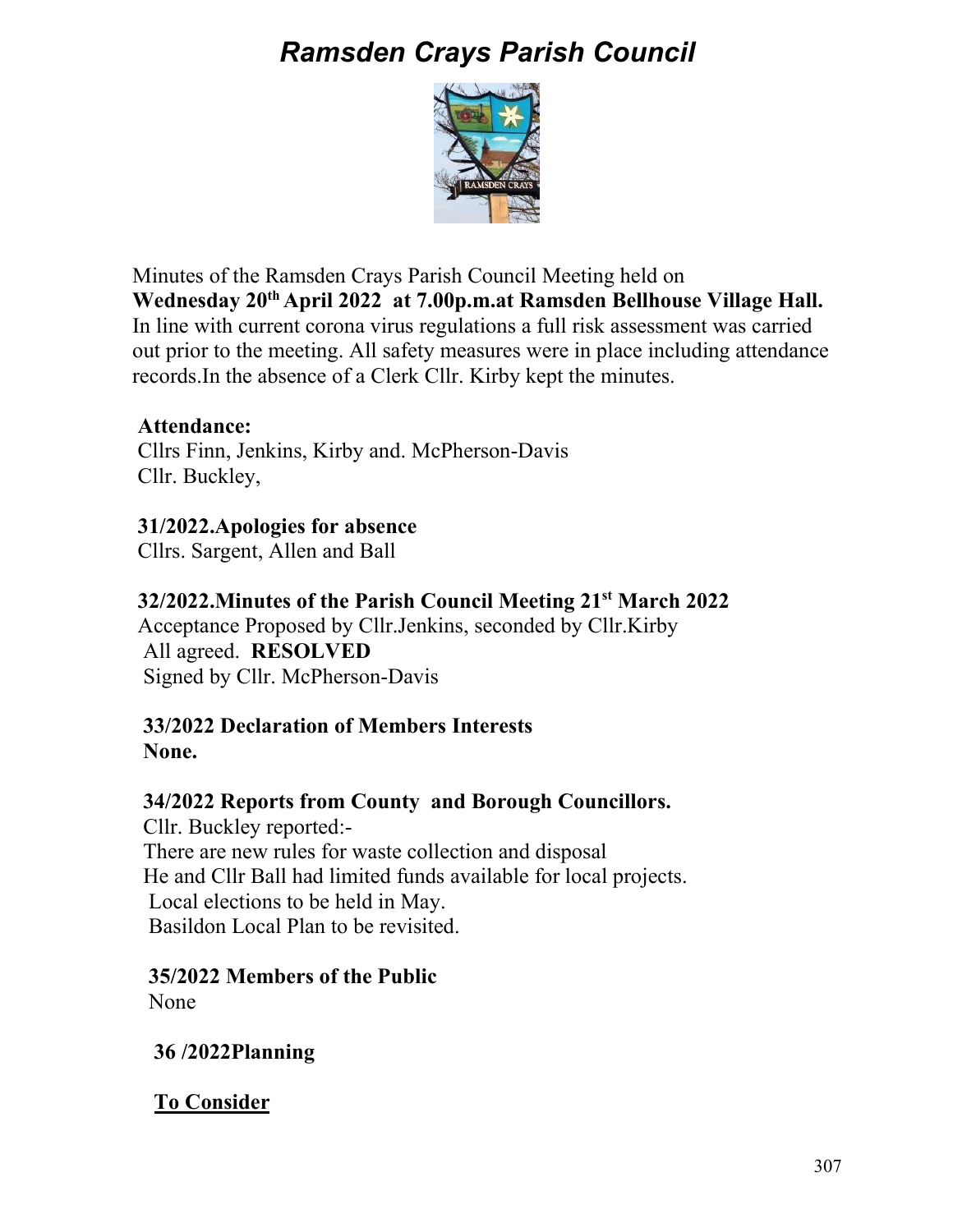## **Application No. 22/00356/VAR**

 Variation of condition2 (Approved Plans) of planning permission re **19/01388/FULL Oakwood Farm,Southlands Road,Crays Hill, Billericay. Decision-No objection by the Parish Council** 

### **Application No. 22/00391/FULL**

Construction of three bedroomed chalet bungalow **Land at Southlands Road.Crays Hill, Billericay. Decision-Objection on the grounds of overdevelopment of the site.** 

# **Application No.22/00411/FULL**

 Installation of a Solar Farm and battery storage facility with associated Infrastructure on land at Barleylands,South of Great Burstead on land West of Southend Road(A129) and South East of Coxes Farm Road. Billericay. and installation of underground cabling from proposed Solar Farm along the A129 to the borough boundary to link to Raleigh Main Substation.Rawreth.

**Barleylands, Barleylands Road,Billericay. Essex.** 

 **Decision- Objection on the grounds :-** 

 **1.This is an additional solar farm proposal on quality agricultural Land.** 

 **2.Located next to another solar farm which together cover an extensive Area of agricultural land.** 

 **3.We need more crops to be grown in this country** 

 **4. Solar Farms should be located on unusable farm land.** 

### **37/2022 Finance**

 **(a) Expenditure to Consider**  Ramsden Bellhouse Village Hall. Fee for  $20<sup>th</sup>$  April 2022  $\qquad$  £10.00 M.R.Brown – Cleaning Bus Shelters-April 2022 £80.00 EALC. Affiliation Fee for 2022/3 £393.50

 Proposed by Cllr. Jenkins and seconded by Cllr.Finn to pay all three items. All agreed.**RESOLVED** 

#### **38/2022 Parish Councillor Vacancy**

Parish Councillors agreed that the vacancy should be advertised on the Web site andNotice Boards